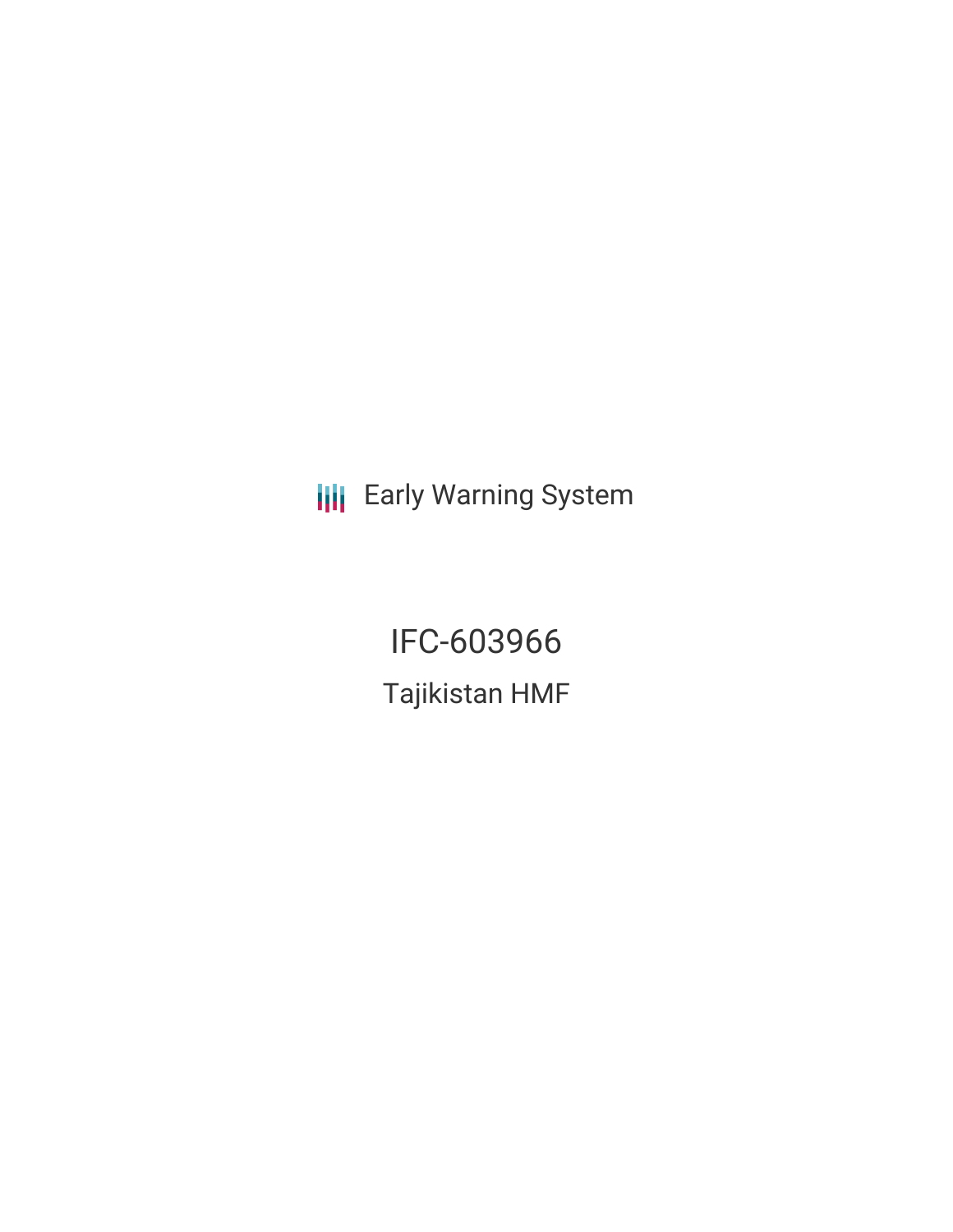# **Quick Facts**

| <b>Countries</b>               | Tajikistan                              |
|--------------------------------|-----------------------------------------|
| <b>Financial Institutions</b>  | International Finance Corporation (IFC) |
| <b>Status</b>                  | Active                                  |
| <b>Bank Risk Rating</b>        | FI.                                     |
| <b>Voting Date</b>             | 2020-04-22                              |
| <b>Borrower</b>                | Government                              |
| <b>Sectors</b>                 | Construction                            |
| <b>Investment Type(s)</b>      | Advisory Services, Fund                 |
| <b>Investment Amount (USD)</b> | $$1.05$ million                         |
| <b>Project Cost (USD)</b>      | $$1.05$ million                         |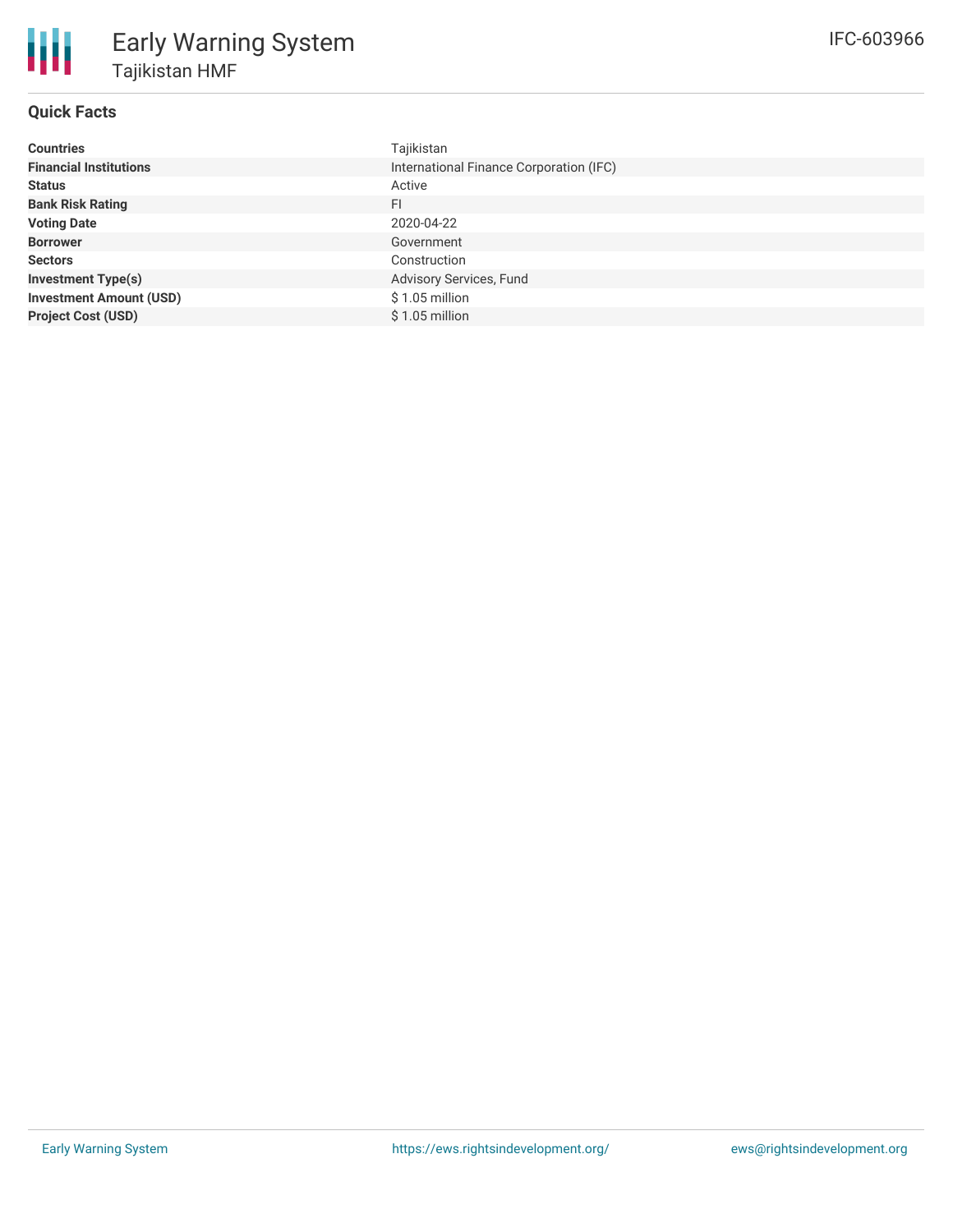## **Project Description**

The proposed budget- 1, 050 million USD is provided by IFC to Government of Tajikistan with a purpose of improving the housing in rural areas of Tajikistan. Housing finance has so far been mainly available to the urban middle class, due to the high cost of property and building construction. The key change in the approach towards making housing finance also available for the poor builds upon two principles: a) renovating existing housing (rather than financing new construction), and b) breaking down house improvements into components, thereby focusing on the immediate needs, and thus bringing down the financing needs to what can be afforded.

The project covers 3 components and has been designed to cover current gaps in achieving improved housing conditions of the low-income households in rural areas.

#### **COMPONENT 1**: Standardize and Develop Technical Construction Services

Non-financial services are the key component of HMF product and are important to ensure sustainable promotion of this innovative product in the market. Under the project, non-financial services will be standardized and produced in the form of Technical Construction Services (TCS) tools that do not incur any costs in their usage. The services developed in Kyrgyz Republic need to be adapted to Tajikistan – language, type of buildings, available building materials, building code.

**COMPONENT 2**: Support local financial institutions in the development of innovative HMF product.

This component involves working with at least two partner financial institutions to develop and pilot the HMF loan product and improve their internal capability. Activities under this component covers adapting lending procedures and developing/conducting training modules for FI staff in basics of engineering for utilizing TCS tools and in sales techniques to provide combination of financial and non-financial services.

#### **COMPONENT 3**: Awareness raising.

The project will support partner FI to conduct on-site workshops to promote HMF lending innovative product to the beneficiaries. This component is closely aligned to Component 2 and will contribute to demand stimulation to HMF lending product from the potential customers.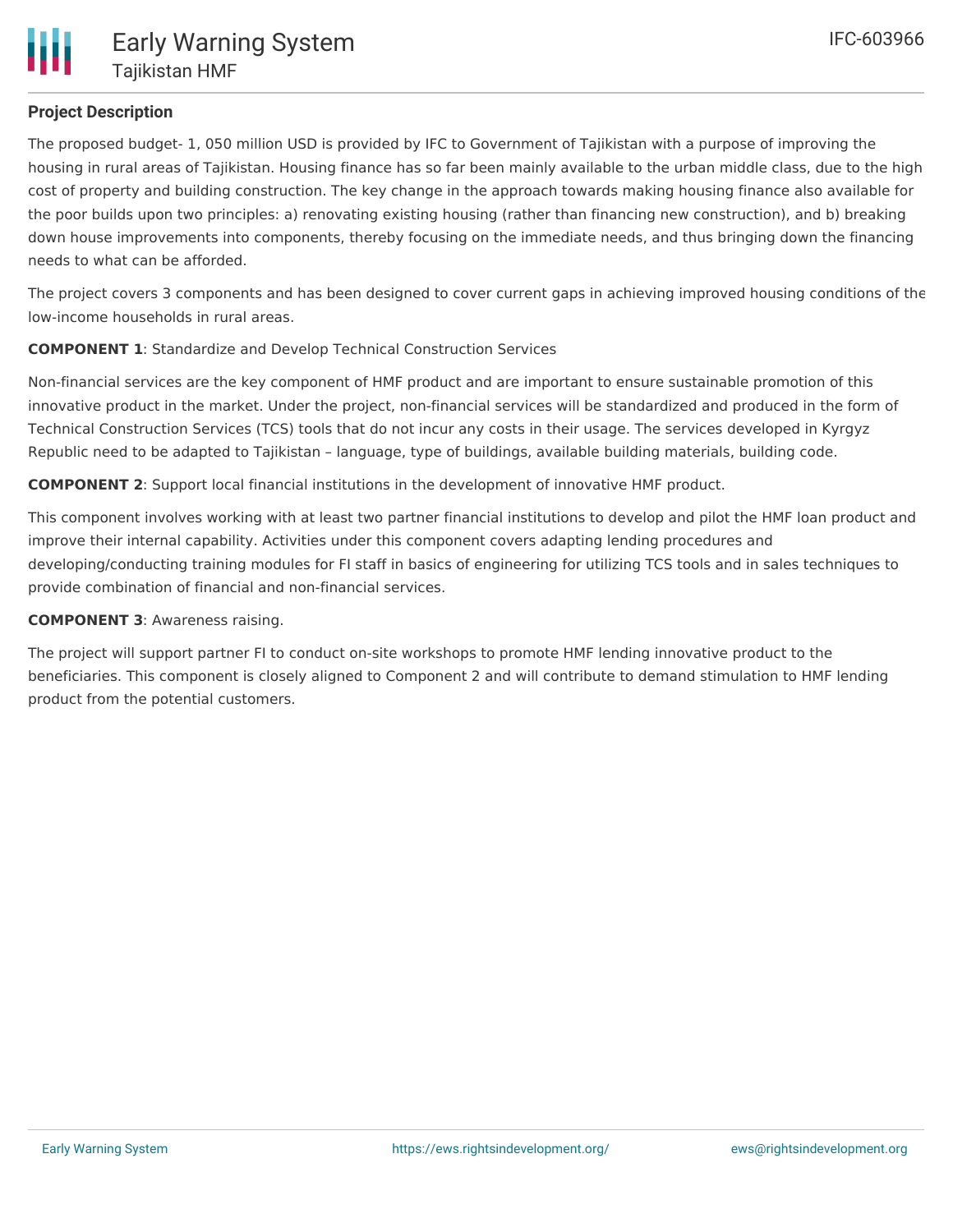

## **People Affected By This Project**

The developmental impact of the Project will be in improved living conditions of low-income households and reduction of EE costs of low-income households. The impact will be reached through the development, and introduction to local financial institutions, of a Housing Microfinance lending product adapted to the Tajik environment and through the introduction of EE related lending. It is expected that at least two financial institutions will be providing HMF product by the end of the Project.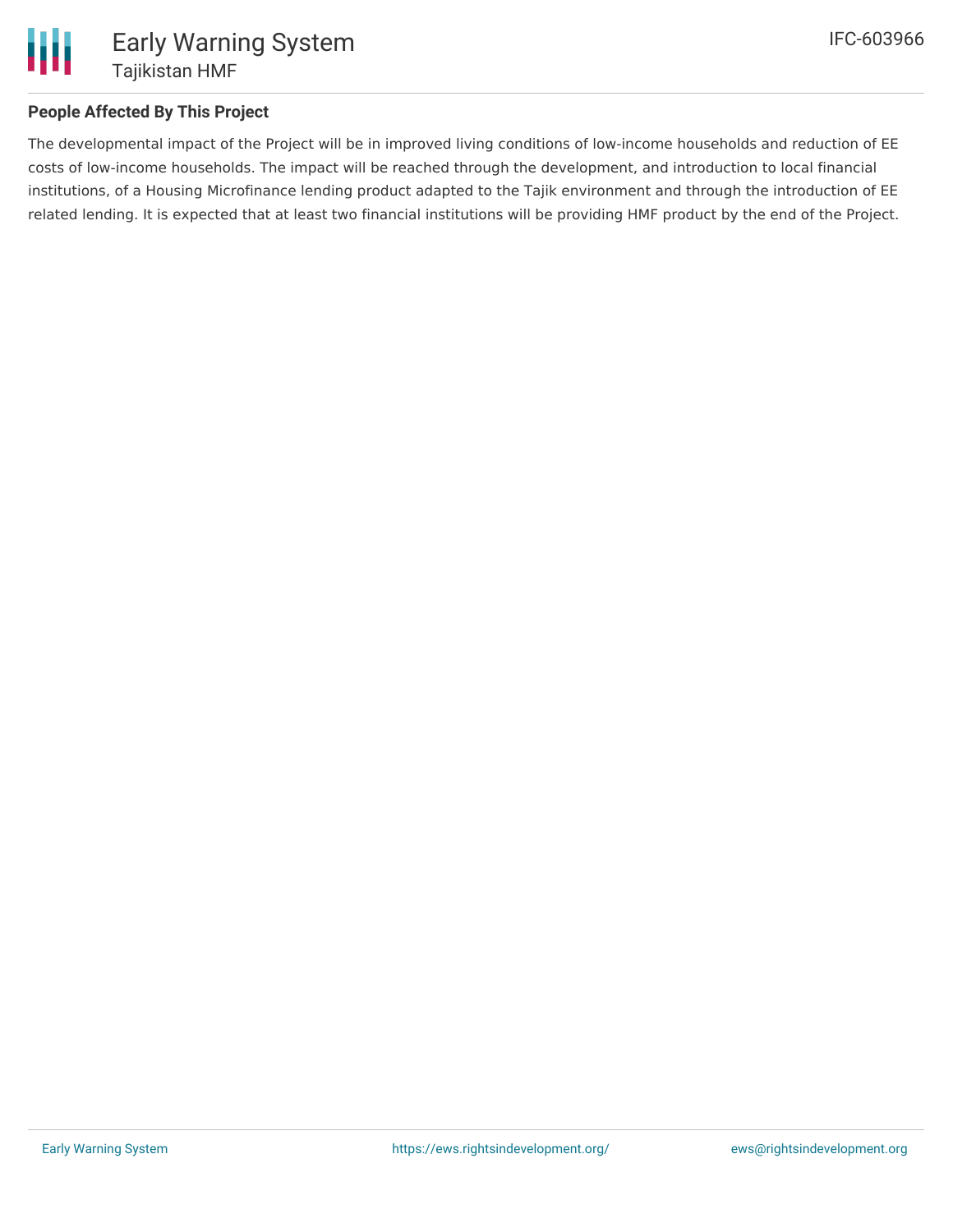

### **Investment Description**

• International Finance Corporation (IFC)